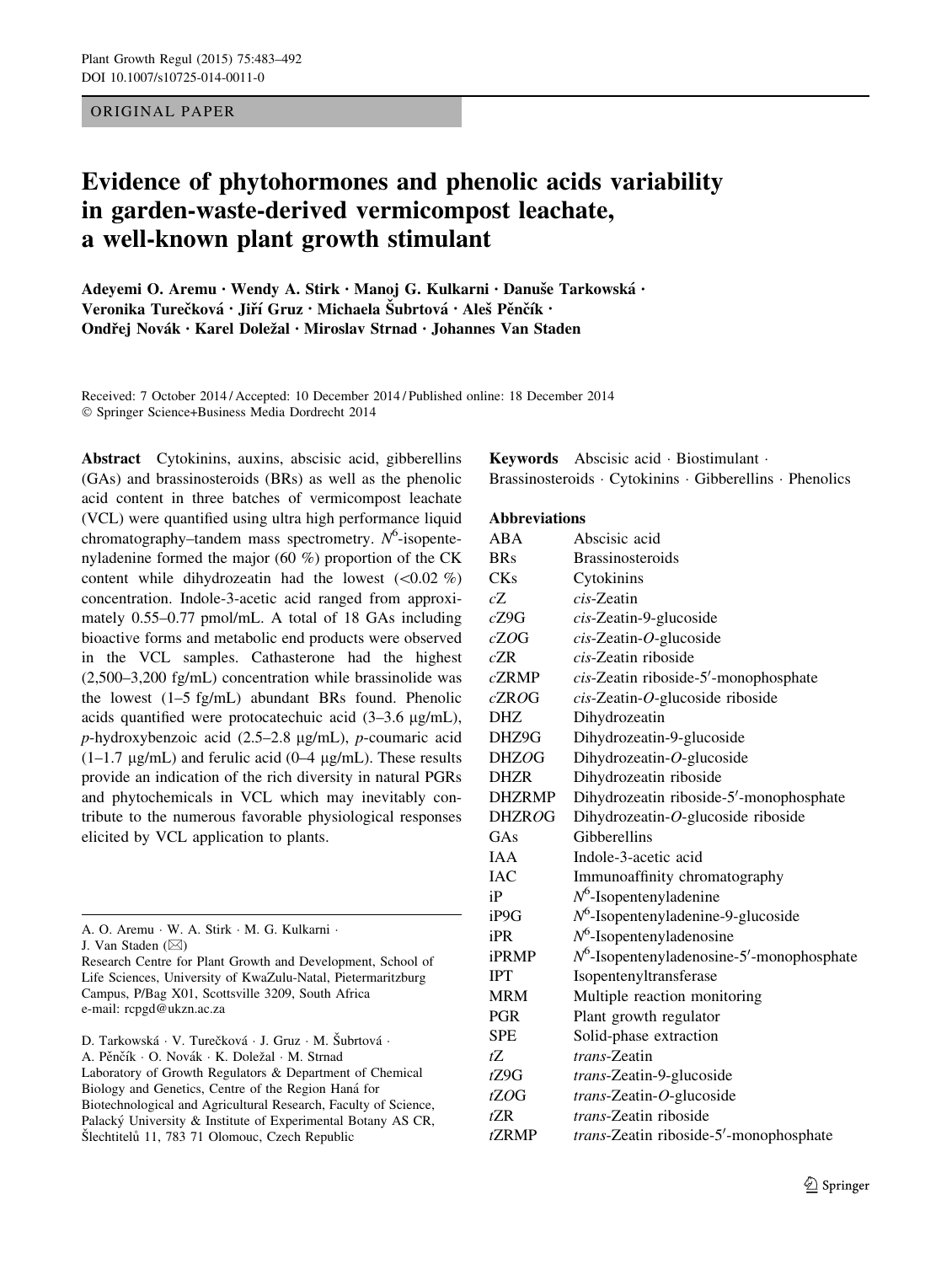| tZROG        | $trans-Zeatin-O-glucoside riboside$ |
|--------------|-------------------------------------|
| <b>UHPLC</b> | Ultra high performance liquid       |
|              | chromatography                      |

# Introduction

The increasing population has led to increased pressure on the food/agricultural sector. There is a need for efficient use of the available natural resources such as limited land and water for sustainable agricultural production (Tilman et al. [2002;](#page-9-0) Sharma et al. [2014](#page-9-0)). Intensive high-yield agriculture production and nutrient deficient soils depend on the application of inorganic chemical fertilizers to promote and sustain plant growth, development and yield. However, an increase in the use of inorganic fertilizers has been linked to severe environmental problems such as water and soil pollution. In addition, inorganic fertilizers are expensive and not easily accessible to many small-scale farmers in most developing countries (Sharma et al. [2014\)](#page-9-0). Consequently, researchers are continuously exploring means of improving crop yield and quality without compromising environmental integrity or public health. Sustainable agricultural practices which entails the conservation of resources and the environment remain a viable and cheaper option to increase agricultural product output (Tilman et al. [2002\)](#page-9-0). Such good agricultural practices determine the level of food production and, to a great extent, the state of the global environment. Application of organic biostimulants in low concentrations enhance plant growth and development and their use has increased globally (Theunissen et al. [2010](#page-9-0); Sharma et al. [2014\)](#page-9-0). These biostimulants often include diverse formulations of compounds and products such as microorganisms, plant growth regulators (PGRs), macroalgal extracts and vermicompost.

Different vermicompost formulations include their leachates, teas and other extracts. They are dark, odourless and nutrient-rich products obtained from a wide range of organic wastes using earthworms. Vermicompost are made by controlled aerobic and thermophilic biological transformation to attain the required pasteurization and a specified level of maturity (Campitelli and Ceppi [2008](#page-8-0)). The increasing acceptance of vermicompost products is due to numerous benefits including their usefulness in plant growth media and soil ameliorants (Theunissen et al. [2010;](#page-9-0) Aremu et al. [2012\)](#page-8-0) as well as alleviation of nutrient deficiency (Arthur et al. [2012;](#page-8-0) Aremu et al. [2014\)](#page-8-0) and other abiotic stress conditions (Chinsamy et al. [2013](#page-8-0)).

As is common with other biostimulants (Sharma et al. [2014\)](#page-9-0), vermicompost leachate (VCL) are applied at low concentrations either as a soil drench or foliar spray to elicit various physiological responses. Thus, the numerous beneficial effects of VCL cannot be attributed to an increase in the supply of macro- and micro-nutrients, PGRs and other elicitor biomolecules are considered as the active ingredients. Increasing evidence supporting these assertions have been demonstrated (Tomati et al. [1988](#page-9-0); Arthur et al. [2001](#page-8-0); Suthar [2010](#page-9-0); Singh et al. [2014](#page-9-0)). Recently, Zhang et al. ([2014\)](#page-9-0) provided the first mass spectrometric evidence of some isoprenoid cytokinins (CKs) in vermicompost tea. Despite using 12 representative standards from the different classes of PGRs, only CKs were quantified. Generally, extremely low concentrations and problems of interference with other plant phytochemicals have been major challenges for extraction, purification and the precise and accurate quantification of PGRs. The aim of the present study was to quantify the concentrations of PGRs such as CKs, auxins, abscisic acid (ABA), gibberellins (GAs) and brassinosteroids (BRs) that may be present in commercially produced garden-waste-derived VCL using ultra high performance liquid chromatography–tandem mass spectrometry (UHPLC–MS/MS) analysis which is the most precise method currently available. In addition, the phenolic acid content in the VCL samples was evaluated. As a quality control measure, three batches of VCL were tested as disparity during production in parameters such as chemical, physical and biological composition amongst different vermicompost samples has been reported (Campitelli and Ceppi [2008](#page-8-0); Pant et al. [2012](#page-8-0)).

# Materials and methods

Source of vermicompost leachate

Three different manufactured batches of VCL were purchased from Wizzard Worms Commercial Company Ltd, Greytown, South Africa. According to the manufacturer, the VCL (pH 7.82) is derived from garden-waste (for example, vegetables) using the red earthworm Eisenia fetida. The macronutrients per dry matter include nitrogen (2.26 %), phosphorus (0.99 %), potassium (0.64 %), calcium (2.52 %) and sodium (631.03 mg/kg) as stated on the label. Further details on the preparation procedure of the VCL are available from the company ([http://www.wiz](http://www.wizzardworms.co.za) [zardworms.co.za\)](http://www.wizzardworms.co.za). It is marketed as a natural organic plantpromoting product.

# Phytohormone quantification

#### Cytokinin quantification

The procedure for purification and quantification of CKs in the VCL samples were as described previously (Novák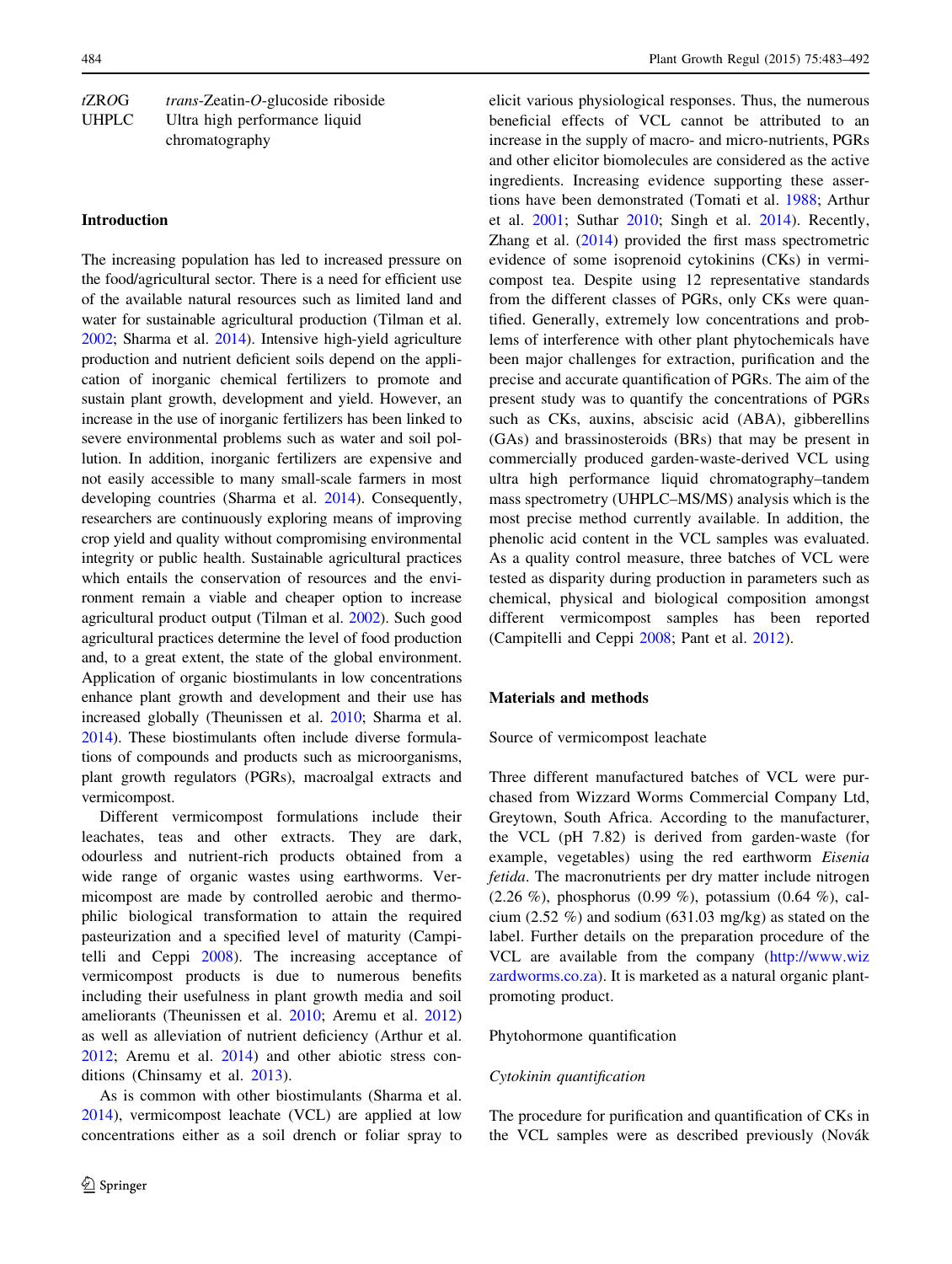et al. [2008\)](#page-8-0) with slight modifications. Four replicates of 1 mL aliquots from each batch of VCL were extracted in 15 mL Bieleski buffer (60 % methanol, 25 % CHCl3, 10 % HCOOH and 5 % H2O). Deuterium-labeled CK internal standards (1 pmol) were added to samples to check recoveries during purification and to validate the results. The resultant supernatants were cleaned using an SCX cationic exchange column (Varian Inc., CA, USA). Thereafter, two purified CK factions (ribotides and other bases, ribosides and glycosides) were obtained using coupled Sephadex (Sigma–Aldrich, St. Louis, MA, USA) and reverse-phase (C18) columns (Waters, Milford, MA, USA). The obtained eluates were evaporated to dryness. For the qualitative and quantitative phytohormone analysis, the eluates from the two CK fractions were analyzed using UHPL $C^{\otimes}$  equipped with a reverse-phase BEH C18 column (1.7  $\mu$ m, 2.1 mm  $\times$  150 mm) (Milford, MA, USA), linked to a  $Xevo^{TM}$  TQ MS triple quadrupole mass spectrometer with an electrospray interface (Waters MS Technologies, Manchester, UK). Further details on the conditions of the process was described by Novák et al. [\(2008\)](#page-8-0).

# Auxin quantification

Indole-3-acetic acid (IAA) content in the VCL samples was determined as described by Pěnčík et al. ([2009\)](#page-9-0). Four replicates (1 mL VCL) were taken from each batch for the analysis. An internal standard of 5 pmol  ${}^{13}C_6$ -IAA (Cambridge Isotopes Laboratories, Tewksbury, MA, USA) was added to each sample. After centrifugation at 20,000 rpm for 10 min, supernatant were diluted with 4 mL water, acidified with 1 M HCl to pH 2.7 and purified by SPE using C8 columns (Bond Elut, Varian). Samples were then evaporated to dryness, derivatized with diazomethane and processed by immunoaffinity purification based on anti-IAA polyclonal antibodies. Eluates were evaporated to dryness under the stream of liquid nitrogen and analyzed by UHPLC–MS/MS (Pěnčík et al. [2009](#page-9-0)).

#### Abscisic acid quantification

The ABA content in the VCL samples (1 mL) was purified using a modified method described by Yokoya et al. [\(2010](#page-9-0)). In order to check the recovery during purification and to validate the determination, 20 pmol of deuterium-labeled ABA  $([ (+)-3', 5', 7', 7', 7' - ^2H_6 - ABA]$  synthesized as described by Prinsen et al. ([1995\)](#page-9-0)) was added to the samples. Thereafter, the VCL samples were directly purified by solid-phase extraction (SPE) on  $\text{Oasis}^{\circledR}$  HLB cartridges (60 mg, 3 mL, Waters, Milford, MA, USA). These were subsequently evaporated to dryness and derivatized by methylation with diazomethane. The samples were further subjected to ABA-specific immunoaffinity chromatography

as described by Hradecká et al. ([2007\)](#page-8-0). The eluents were evaporated to dryness and quantified by UHPLC–MS/MS following the previously described procedures (Turečková et al. [2009](#page-9-0)).

### Gibberellin quantification

The concentration of GAs in the VCL samples were quantified following the methods of Urbanová et al.  $(2013)$  $(2013)$  $(2013)$  with slight modifications. Four replicates of 1 mL aliquots from each batch of VCL were centrifuged for 10 min at 17,000 rpm and  $4 °C$ . The pellet was further extracted overnight in 1 mL 80 % acetonitrile containing 5 % formic acid with the addition of 19 internal GA standards  $({}^{2}H_{2}]{GA}_{1}$ ,  $[{}^{2}H_{2}]{GA}_{3}$ ,  $[{}^{2}H_{2}]{GA}_{4}$ ,  $[{}^{2}H_{2}]{GA}_{5}$ ,  $[{}^{2}H_{2}]{GA}_{7}$ ,  $[^{2}H_{2}]GA_{8}$ ,  $[^{2}H_{2}]GA_{9}$ ,  $[^{2}H_{2}]GA_{12}$ ,  $[^{2}H_{2}]GA_{12}$ ald,  $[^{2}H_{2}]GA_{15}$ ,  $[^{2}H_{2}]GA_{19}$ ,  $[^{2}H_{2}]GA_{20}$ ,  $[^{2}H_{2}]GA_{24}$ ,  $[^{2}H_{2}]GA_{29}$ ,  $[^{2}H_{2}]GA_{34}$ ,  $[^{2}H_{2}]GA_{44}$ ,  $[^{2}H_{2}]GA_{51}$  and  $[^{2}H_{2}]GA_{53}$ ; OlChemIm, Olomouc, Czech Republic). After centrifugation at 17,000 rpm and  $4^{\circ}$ C for 10 min, the pellet was reextracted in 1 mL of extraction solvent for 1 h and centrifuged again. The supernatants derived from both extractions were combined and evaporated to dryness using vacuum concentrator  $(CentriVar^{\otimes}$  Acid-Resistant benchtop concentrator, LabconcoCorp., MO, USA) and the extract was further purified using Oasis<sup>®</sup> MAX cartridges (Waters, Milford, MA, USA). Dried eluates were reconstructed in the mobile phase and analyzed by UHPLC–MS/MS. Gibberellins were detected using multiple-reaction monitoring (MRM) mode of the transition of the precursor ion  $[M-H]$ <sup>-</sup> to the appropriate product ion.

#### Brassinosteroid quantification

The concentration of BRs in the VCL samples were quantified as described by Swaczynová et al.  $(2007)$  $(2007)$  $(2007)$  with slight modifications. Aliquots (1 mL) of the VCL samples were extracted overnight in ice-cold 80 % methanol with 30 pmol of  $[^{2}H_{3}]$ brassinolide,  $[^{2}H_{3}]$ castasterone,  $[^{2}H_{3}]$ 24epibrassinolide and  $[^{2}H_{3}]$ 24-epicastasterone as internal standards (OlChemIm, Olomouc, Czech Republic). Thereafter, the samples were purified on polyamide SPE columns (Supelco, Bellefonte, PA, USA) and evaporated to dryness in vacuo. Dried eluates were reconstructed in the mobile phase and analyzed by an UHPLC–MS/MS system.

#### Phenolic acid quantification

The concentration of phenolic acids in the VCL samples were quantified as described by Gruz et al. [\(2008](#page-8-0)). Briefly, four replicates of 1 mL each were taken from three batches of the VCL. Deuterium-labeled internal standards of 4-hydroxybenzoic  $(2,3,5,6^{-2}H_4)$  and salicylic  $(3,4,5,6^{-2}H_4)$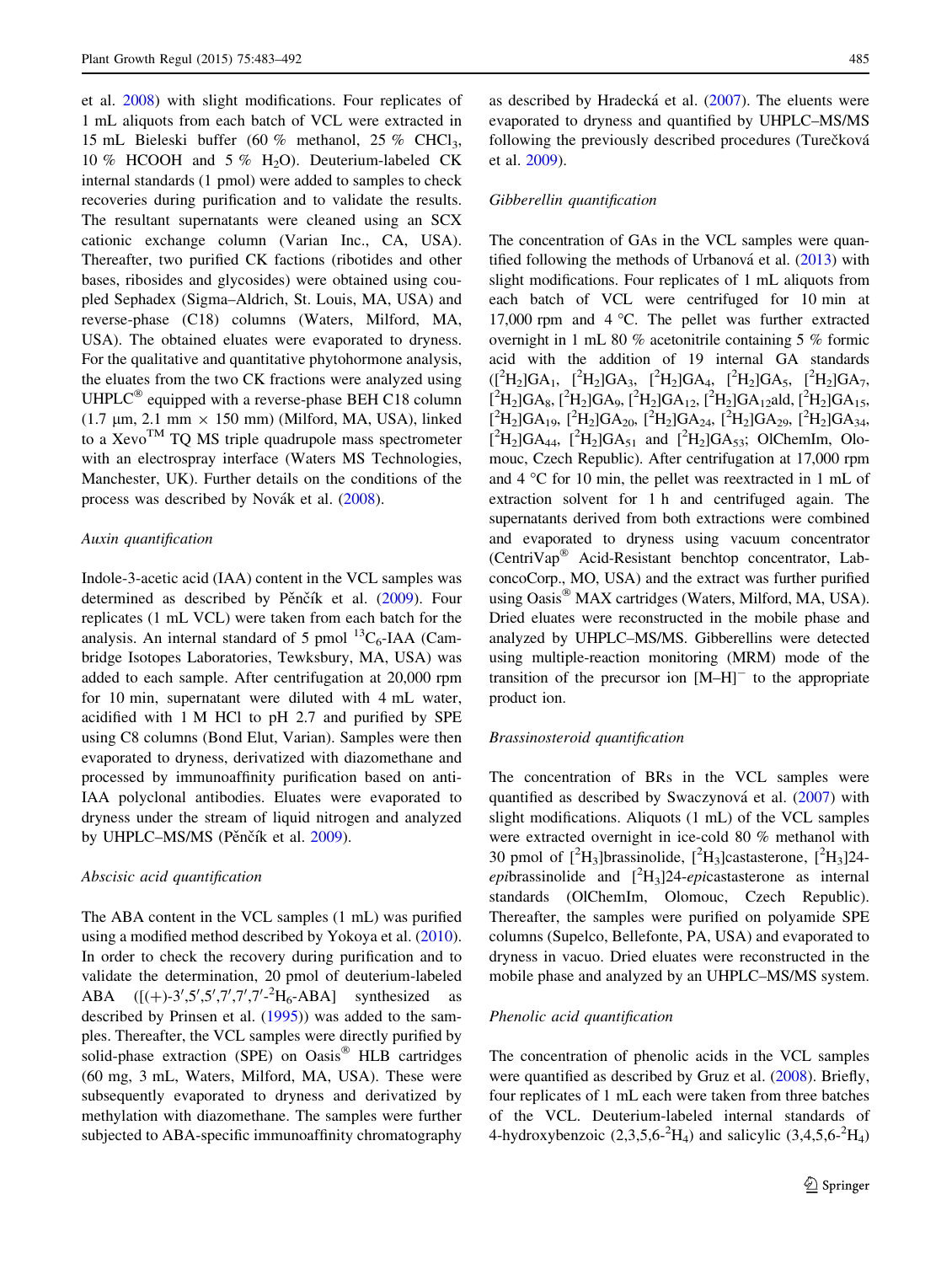acids purchased from Cambridge Isotope Laboratories (Andover, MA, USA) were added at a final concentration of  $10^{-5}$  mol/L to the extraction solvent prior to the homogenization. The supernatants were filtered by centrifugation at  $3,500$  rpm for 5 min through 0.45  $\mu$ m nylon membrane filters (Micro-Spin<sup>TM</sup>, All-tech, Deerfield, IL, USA) and analyzed using UHPLC–MS/MS system. Formic acid and methanol used for preparing mobile phases were purchased from MERCK (Darmstadt, Germany). Deionized water was prepared using a Simplicity 185 system (Millipore, Bedford, MA, USA).

# Data analysis

The data for the CKs, ABA, GAs, BRs and phenolic acids were analyzed using Masslynx 4.1 software (Waters, Milford, MA, USA). Subsequently, the content of endogenous phytohormones and phenolic acids was determined by the standard isotope-dilution method in the VCL samples (Rittenberg and Foster [1940;](#page-9-0) Croker et al. [1994\)](#page-8-0).

### Results and discussion

While the various physiological responses mediated by VCL are extensively documented, there is limited data relating to the active compounds present in these products. The stimulatory effects have often been attributed to the presence of mineral elements, humic acid and PGR-like compounds in vermicompost (Tomati et al. [1988;](#page-9-0) Arthur et al. [2001;](#page-8-0) Campitelli and Ceppi [2008;](#page-8-0) Suthar [2010](#page-9-0)). Humic acid compounds influence the growth of plants by increasing anion and cation uptake, protein synthesis and the action of nitrate metabolism enzymes as well as enhancing macro- and micro-nutrient adsorption (Tomati et al. [1988](#page-9-0)). Despite the identification of humic acid compounds, increasing evidence strongly infers the presence of PGR being the main active compounds in VCL (Tomati et al. [1988;](#page-9-0) Arthur et al. [2001;](#page-8-0) Suthar [2010](#page-9-0); Singh et al. [2014\)](#page-9-0). Production of vermicompost involves the use of earthworms and evidence suggests that earthworms produce a considerable amount of PGR-like and other growth promoting substances in their body secretions. The vermiwash may contain CK, auxin, amino acid and vitamins as well as enzymes possibly derived from microbes associated with earthworms (Tomati et al. [1988\)](#page-9-0). Positive identification of PGR in VCL is essential in order to justify and determine its feasibility in crop production (Suthar [2010\)](#page-9-0). For the first time, the current study provides quantitative and qualitative evidence of the rich cocktail of PGR and phenolic acid present in VCL. Apart from ABA which was not detected in any of the VCL samples, different concentrations of CK, GAs and BRs were positively identified in the current study.

Cytokinin concentrations and role in vermicompost leachate

Only isoprenoid-type CKs were quantified in the three batches of VCL. In terms of the abundance of CK-types,  $iP > cZ > tZ > DHZ$  in all the three batches of VCL (Table [1\)](#page-4-0). Among the four isoprenoid-type CK quantified,  $N^6$ -isopentenyladenine (iP) formed the major (60 %) proportion while dihydrozeatin (DHZ) had the lowest  $(<0.02$  %) concentration (Table [1\)](#page-4-0). The total CK content and individual CK-type was generally higher in batch 1 compared to the other two batches. Based on the function of the CKs, the nucleotide  $\geq$  ribosides  $\geq$  free bases  $\geq$  Oglucosides while N-glucosides were below detection limits in all three batches of VCL (Fig. [1\)](#page-4-0). The critical role of CK in stimulating growth is well recognized. They are naturally occurring  $N^6$ -substituted adenine compounds that are essential in regulating several physiological and developmental processes such as shoot apical dominance, branching, chlorophyll production, senescence and root growth in plants (Sakakibara [2006\)](#page-9-0). There is strong evidence that CKs are able to move among plants, other organisms and the different physical components of the biosphere and this may explain the frequent identification of CKs in many biostimulants used in agriculture (Sharma et al. [2014](#page-9-0)). There are several studies involving the application of VCL where CK-like activity has been demonstrated in plant species (Suthar [2010](#page-9-0); Aremu et al. [2012](#page-8-0); Arthur et al. [2012\)](#page-8-0) and thus researchers have postulated that vermicompost possibly contains some levels of CKs (Tomati et al. [1988;](#page-9-0) Suthar [2010\)](#page-9-0). Recent findings by Zhang et al. ([2014\)](#page-9-0) and Pant et al. ([2012\)](#page-8-0) identified 3 CKs in vermicompost tea. In contrast, 15 CK derivatives were identified in the three batches of VCL samples analyzed in the current study based on an UHPLC–MS/MS system (Table [1\)](#page-4-0). These derivatives were all isoprenoid-type CKs. Isoprenoid CKs are more abundant than aromatic CKs in higher plants (Sakakibara [2006](#page-9-0)). Considering that the VCL samples were derived from green vegetable waste, the absence of aromatic CKs in the VCL samples is justified. This is in agreement with other researchers who also only reported isoprenoid CKs in vermicompost (Pant et al. [2012](#page-8-0); Zhang et al. [2014\)](#page-9-0).

Apart from the quantity of CKs in plant and biostimulants, their composition is also important in order to stimulate favorable biological activity. To ensure homeostasis, CKs are rapidly metabolized between the free bases and their corresponding nucleotides and nucleosides in a circular rather than unidirectional flow while conversion to N-glucosides is irreversible (Sakakibara [2006\)](#page-9-0). In the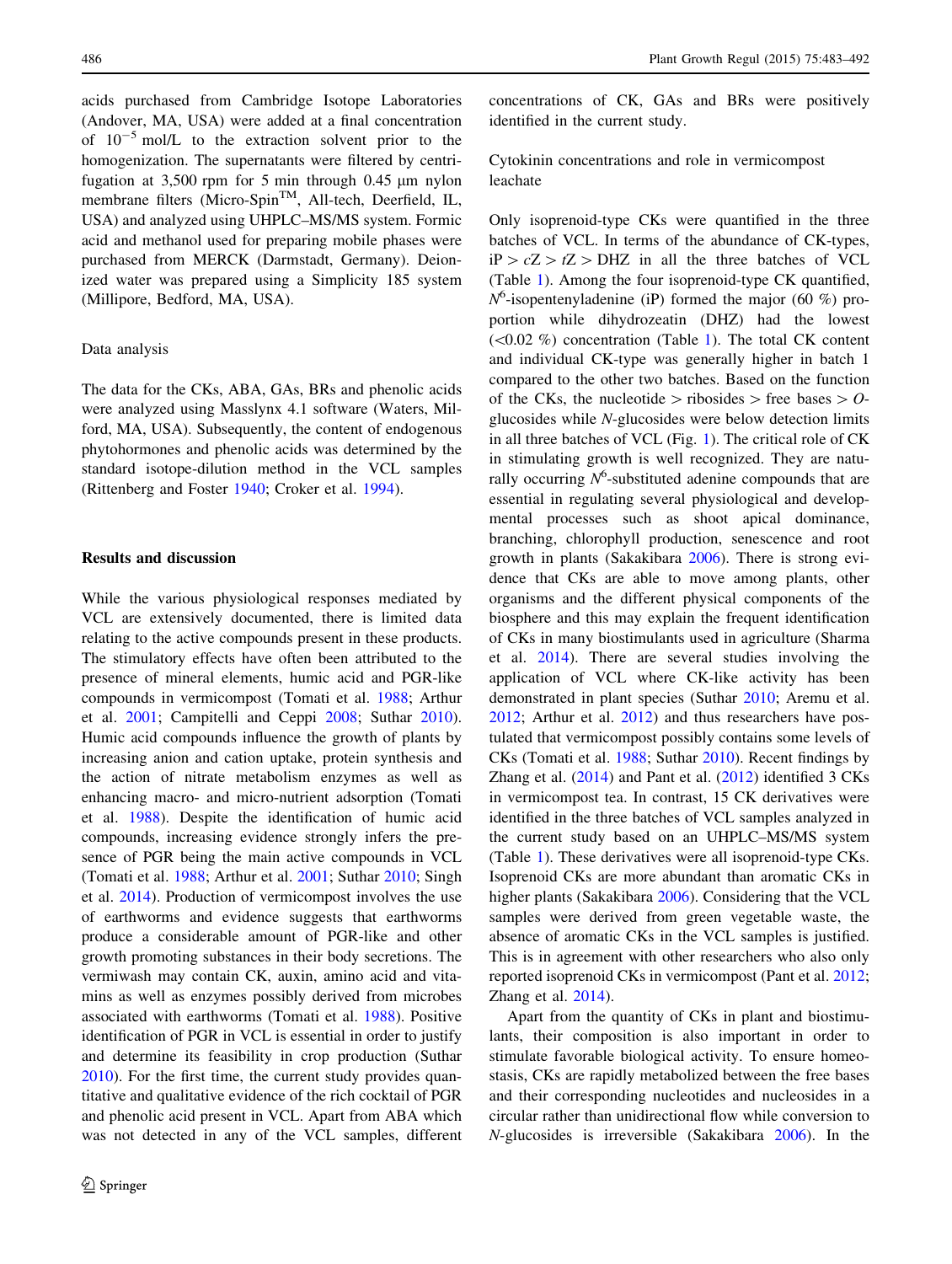<span id="page-4-0"></span>Table 1 Cytokinin content (fmol/mL) quantified in three

batches of VCL

| Cytokinins      | Batch 1             | Batch 2             | Batch 3            |  |
|-----------------|---------------------|---------------------|--------------------|--|
| tZ              | $4.33 \pm 0.243$    | $3.47 \pm 0.406$    | $3.55 \pm 0.530$   |  |
| tZR             | $0.98 \pm 0.071$    | $0.56 \pm 0.017$    | $0.57 \pm 0.023$   |  |
| <i>t</i> ZRMP   | $3.87 \pm 0.392$    | $3.55 \pm 0.487$    | $3.42 \pm 0.219$   |  |
| tZOG            | $0.73 \pm 0.101$    | $0.54 \pm 0.032$    | $0.52 \pm 0.032$   |  |
| tZROG           | $0.03 \pm 0.001$    | $0.03 \pm 0.001$    | $0.03 \pm 0.005$   |  |
| Total tZ-types  | $9.93 \pm 0.590$    | $8.15 \pm 0.822$    | $8.09 \pm 0.578$   |  |
| cZ              | $11.89 \pm 0.381$   | $9.08 \pm 0.660$    | $8.47 \pm 0.558$   |  |
| cZR             | $5.60 \pm 0.182$    | $5.50 \pm 0.388$    | $5.43 \pm 0.278$   |  |
| cZRMP           | $107.96 \pm 1.691$  | $90.67 \pm 10.776$  | $85.10 \pm 5.893$  |  |
| cZOG            | $1.45 \pm 0.143$    | $1.12 \pm 0.196$    | $1.01 \pm 0.117$   |  |
| cZROG           | $1.68 \pm 0.182$    | $1.23 \pm 0.197$    | $1.38 \pm 0.216$   |  |
| Total cZ-types  | $128.59 \pm 1.500$  | $107.60 \pm 11.642$ | $101.39 \pm 6.301$ |  |
| <b>DHZRMP</b>   | $4.58 \pm 0.199$    | $4.93 \pm 0.476$    | $3.92 \pm 0.304$   |  |
| <b>DHZROG</b>   | $0.10 \pm 0.012$    | $0.10 \pm 0.009$    | $0.07 \pm 0.004$   |  |
| Total DHZ-types | $4.68 \pm 0.201$    | $5.02 \pm 0.482$    | $3.99 \pm 0.301$   |  |
| iP              | $20.35 \pm 1.166$   | $13.01 \pm 0.453$   | $15.90 \pm 1.455$  |  |
| iPR             | $99.84 \pm 7.595$   | $57.45 \pm 2.936$   | $73.42 \pm 7.130$  |  |
| iPRMP           | $94.90 \pm 14.589$  | $56.56 \pm 9.381$   | $64.93 \pm 10.392$ |  |
| Total iP-types  | $215.08 \pm 21.029$ | $127.01 \pm 9.908$  | $154.25 \pm 4.813$ |  |

Results are presented as mean  $\pm$  SEM (n = 4),  $\langle$ LOD = below limit of detection



Fig. 1 Cytokinin content (fmol/mL) quantified in three batches of VCL. Results are presented as mean  $\pm$  SEM (n = 4). FB free bases, RB ribosides, NT nucleotides, OG O-glucosides, TCK total cytokinins

current study, nucleotide, riboside, free bases and  $O$ -glucosides consisted approximately 61, 27, 11 and 1 %, respectively of the total CK pool (Fig. 1). Similar composition and abundance of the biological active CKs as well as lack of detection of the N-glucosides (deactivation product) was observed in macroalgae-derived Kelpak (Stirk et al. [2004](#page-9-0)). Even though N-glucosides are often regarded as deactivation products, recent evidence has demonstrated certain degree of biological activity (Ga-jdošová [2011](#page-8-0); Mik et al. 2011). Among the (well-recognized) biologically active free bases, iP  $> cZ > tZ > DHZ$ in the three batches of VCL with iP comprising approximately 50 %. Based on results from various bioassays, the free bases  $iP$  and  $tZ$  are considered as the most active forms (Sakakibara [2006\)](#page-9-0) while cZ generally has little or no activity (Gajdošová [2011](#page-8-0)). However, both  $tZ$  and  $cZ$ exhibited similar biological activity in rice (Kudo et al. [2012](#page-8-0)). In the context of the current study, the bioactive CKs, especially iP and  $tZ$  may possibly explains the CKlike activity observed when different crops are treated with VCL.

Auxin concentrations and role in vermicompost leachate

Even though the applied protocol had the potential to quantify seven auxin conjugates, only IAA was detected in the three batches of VCL. Batch 2 (0.77  $\pm$  0.041 pmol/ mL) of the VCL had the highest IAA content while batch 1 and 3 had  $0.63 \pm 0.034$  and  $0.55 \pm 0.058$  pmol/mL, respectively. In addition to being the first phytohormones discovered, auxins are chemically diverse compounds possessing an aromatic system such as indole, phenyl or naphthalene ring with a side chain containing a carboxyl group attached. Generally, IAA is the most abundant naturally occurring auxin and is involved in several physiological processes in plants. As with other phytohormones, it is essential to use methodology that offers low detection limits and high selectivity for accurate quantification of auxins including IAA. The approach used in the current study afforded the quantification of IAA content in vermicompost for the first time. However, the quantification of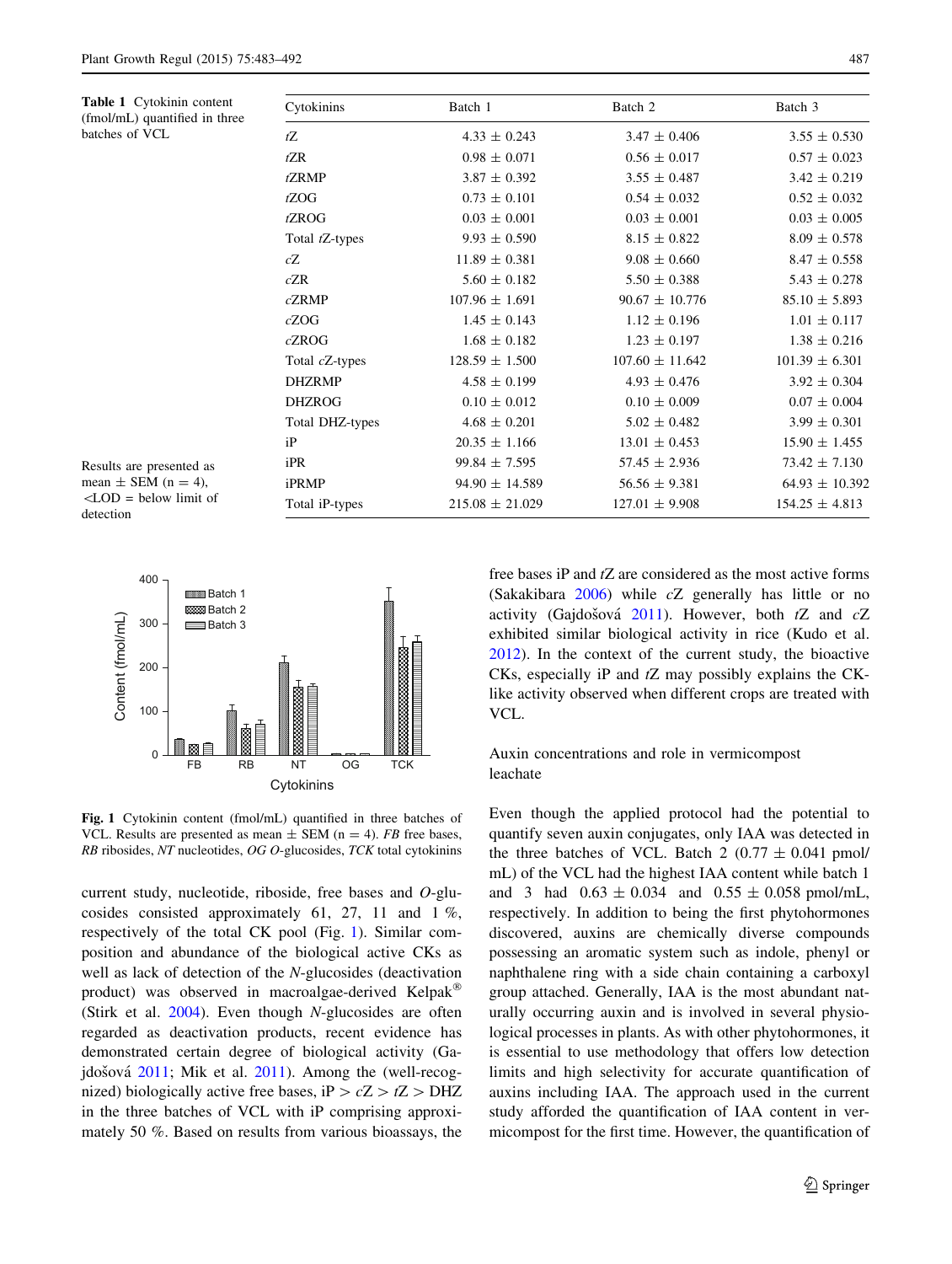<span id="page-5-0"></span>IAA amino acid conjugates was not achieved which may be attributed to their relatively lower content when compared to IAA.

Although IAA was the only auxin compound quantified in the current study, it is noteworthy that the concentration (0.55–0.77 pmol/mL) was relatively high when compared to individual CK bases such as  $tZ$  (3–4 fmol/mL) and iP (13–20 fmol/mL). As an active form of auxin, the quantity of IAA present in the tested VCL is an indication of the importance of IAA as a major active ingredient in VCL and explains the auxin-like activity often observed with VCLtreated plants (Aremu et al. [2012](#page-8-0); Pant et al. [2012](#page-8-0)). For example, substances extracted from earthworm compost induced lateral root growth in maize plants by stimulating plasma membrane  $H + -ATP$ ase activity, thus producing similar effects associated with the exogenous application of IAA (Façanha et al. [2002\)](#page-8-0). Furthermore, IAA activity was detected in the humic acid structure (Canellas et al. [2011](#page-8-0)). In another study, the induction of lateral root initiation by vermicompost-derived humic substances in Arabidopsis was related to the activation of the transcription of some auxin responsive genes (Trevisan et al. [2010](#page-9-0)). Together with the aforementioned studies, our findings confirm the presence of IAA in vermicompost.

# Gibberellin concentrations and role in vermicompost leachate

About 136 GAs  $(GA_1-GA_{136})$  have been identified in plants, fungi and bacteria (Piotrowska and Bajguz [2011](#page-9-0)). As previously hypothesized by several authors (Tomati et al. [1988;](#page-9-0) Singh et al. [2014](#page-9-0)), the present of pool of GAs in VCL was positively established in the current study. Previously, Pant et al. ([2012\)](#page-8-0) reported varying concentrations of three GAs  $(GA_4, GA_{24}$  and  $GA_{34}$ ) in vermicompost derived from different sources. In the current study, a total of 18 GAs consisting of biologically active forms, biosynthetic precursors or deactivation metabolites were identified in the VCL samples evaluated (Table 2). The total GA content ranged from 552 (batch 1) to 656 pg/mL (batch 3) in the VCL samples (Table 2). As depicted in Fig. 2, the final metabolic products of GAs were generally higher than the bioactive forms. In all three batches of VCL,  $GA_{51}$  constituted approximately 40 % of the total GA content while  $GA_6$  (the most abundant active GA form detected) constituted approximately 2 % of the total GA pool.

Recently, Stirk et al. [\(2014](#page-9-0)) reported an equal number of GAs in the macroalgae-derived Kelpak<sup>®</sup>. However, different types of GAs constituted the most abundant biologically active GA forms in Kelpak<sup>®</sup> (GA<sub>4</sub>) and VCL  $(GA<sub>6</sub>)$ .

Table 2 Gibberellins content (pg/mL) quantified in three batches of  $VCI$ 

| Gibberellin Batch 1 |                    | Batch 2             | Batch 3            |
|---------------------|--------------------|---------------------|--------------------|
| GA <sub>1</sub>     | $8.41 \pm 0.274$   | $10.30 \pm 0.187$   | $12.14 \pm 0.615$  |
| GA3                 | $8.78 \pm 0.124$   | $8.62 \pm 0.111$    | $8.31 \pm 0.102$   |
| GA4                 | $0.10 \pm 0.003$   | $0.11 \pm 0.006$    | $0.09 \pm 0.004$   |
| $GA_5$              | $8.17 \pm 0.220$   | $8.93 \pm 0.293$    | $10.37 \pm 0.443$  |
| GA <sub>6</sub>     | $15.39 \pm 1.049$  | $14.05 \pm 0.788$   | $13.18 \pm 1.098$  |
| GA <sub>7</sub>     | $2.37 \pm 0.091$   | $1.63 \pm 0.125$    | $1.83 \pm 0.189$   |
| $GA_s$              | $39.79 \pm 3.445$  | $37.42 \pm 2.390$   | $43.39 \pm 1.006$  |
| GA <sub>9</sub>     | $22.64 \pm 0.666$  | $35.54 \pm 1.800$   | $26.38 \pm 3.156$  |
| $GA_{13}$           | $1.34 \pm 0.150$   | $1.43 \pm 0.132$    | $0.85 \pm 0.041$   |
| $GA_{15}$           | $61.12 \pm 3.582$  | $52.89 \pm 3.353$   | $25.59 \pm 1.963$  |
| $GA_{19}$           | $7.67 \pm 0.157$   | $11.26 \pm 0.500$   | $8.98 \pm 0.366$   |
| $GA_{20}$           | $23.24 \pm 1.971$  | $8.42 \pm 0.431$    | $4.65 \pm 0.032$   |
| $GA_{24}$           | $38.99 \pm 1.549$  | $35.19 \pm 2.898$   | $38.03 \pm 3.147$  |
| $GA_{29}$           | $37.46 \pm 1.708$  | $24.72 \pm 1.552$   | $31.18 \pm 1.497$  |
| $GA_{34}$           | $8.74 \pm 0.481$   | $8.53 \pm 0.181$    | $7.28 \pm 0.305$   |
| $\rm GA_{44}$       | $47.16 \pm 2.118$  | $73.50 \pm 4.880$   | $132.15 \pm 3.908$ |
| $GA_{51}$           | $214.85 \pm 5.875$ | $298.44 \pm 16.018$ | $276.02 \pm 5.443$ |
| $GA_{53}$           | $6.18 \pm 0.498$   | $21.96 \pm 1.815$   | $15.88 \pm 0.504$  |

Results are presented as mean  $\pm$  SEM (n = 4),  $\lt$ LOD = below limit of detection. Bioactive are in bold font; final metabolic products (catabolites) are in italics and other GAs are precursor forms

 $GA_{12\text{-aldehyde}}$  (GA<sub>12ald</sub>) and GA<sub>12</sub> are the first GAs in the biosynthetic pathway and were below the detection limit



Fig. 2 Gibberellins content (pg/mL) quantified in three batches of VCL. Results are presented as mean  $\pm$  SEM (n = 4). Bioactive =  $GA_1$ ,  $GA_3$ ,  $GA_4$ ,  $GA_5$ ,  $GA_6$  and  $GA_7$ ; precursor forms =  $GA_9$ ,  $GA_{15}$ ,  $GA_{19}$ ,  $GA_{20}$ ,  $GA_{24}$ ,  $GA_{44}$  and  $GA_{53}$  while the final metabolic products (catabolites) =  $GA_8$ ,  $GA_{13}$ ,  $GA_{29}$   $GA_{34}$  and  $GA_{51}$ .  $GA_{12}$ -aldehyde  $(GA_{12}$ ald) and  $GA_{12}$  are the first  $GAs$  in the biosynthetic pathway and were found below the detection limit

In the current study, the majority (approximately 40  $\%$ ) of the total GA content was  $GA_{51}$  (catabolic/deactivation product), while biologically active forms  $(GA_1, GA_3, GA_4,$ GA<sub>5</sub>, GA<sub>6</sub> and GA<sub>7</sub>) were <10 % of the total GA pool in the VCL samples. Similar low concentration of biologically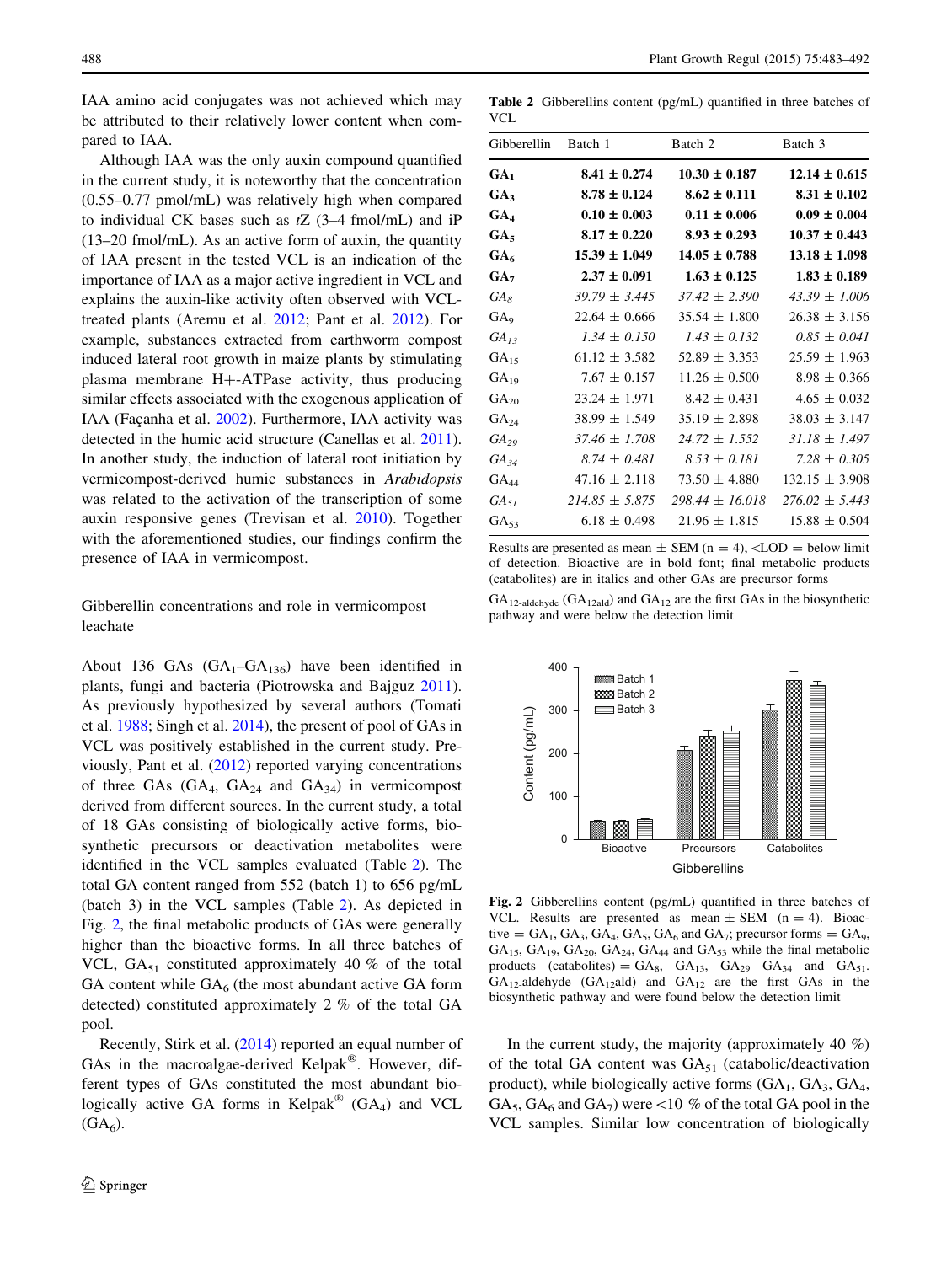active GAs  $(\leq 3 \%)$  was observed in Kelpak<sup>®</sup> (Stirk et al. [2014\)](#page-9-0). Nevertheless, the possibility of the conversion of GA precursors (for e.g.  $GA_9$ ,  $GA_{15}$ ,  $GA_{19}$ ,  $GA_{20}$ ,  $GA_{24}$ ,  $GA_{44}$ and  $GA_{53}$ ) into active GAs once taken up by the plant has been suggested (Piotrowska and Bajguz [2011](#page-9-0)).

GAs are tetracyclic diterpenoids that act at all stages in the plant life-cycle including promoting germination, hypocotyl elongation, organ growth, greening of leaves, flowering and flower and seed development (Piotrowska and Bajguz [2011](#page-9-0)). The vital role of GAs on alleviating biotic (Iqbal et al. [2011](#page-8-0)) and abiotic stress such as salinity has also been highlighted (Iqbal et al. [2014](#page-8-0)). Pre-treatment of mung bean with  $GA_3$  (0.1–10  $\mu$ M) effectively alleviated the metabolic and biochemical alterations imposed by NaCl salinity (Chakrabarti and Mukherji [2003](#page-8-0)). As a demonstration of GA-like activity of VCL, bean seedlings treated with either VCL (1:10 v/v dilution) or  $GA_3$  (10<sup>-5</sup> M) had significantly longer seedling axes than the control (Singh et al. [2014](#page-9-0)). Both VCL and  $GA_3$  $(10^{-5}$  M) also increased seedling fresh weight when compared to the control. Proline accumulation which is a metabolic response to abiotic stress has been shown to be influenced by the presence of VCL in different crops (Chinsamy et al. [2013;](#page-8-0) Singh et al. [2014](#page-9-0)). Recently, the beneficial role of VCL under limited-nutrient conditions in greenhouse grown tomato (Arthur et al. [2012\)](#page-8-0) and three medicinal plant species (Aremu et al. [2014\)](#page-8-0) was demonstrated. These responses of VCL clearly agree with the ability of GAs to increase the photosynthetic potential of plants under stress resulting in more photosynthate production (source). This in turn enhances the sink strength (Iqbal et al. [2011](#page-8-0)).

Brassinosteroid concentrations and role in vermicompost leachate

Even though BRs (as with other PGRs) are present in low concentrations, our present methodology operating with relatively low detection limits successfully determined six BR types in the VCL samples (Table [3\)](#page-7-0). BRs occurred in lower concentrations (fg/mL) compared to CKs and GAs (pg/mL). Among the six types of BRs detected, cathasterone (CT) had the highest (2,500–3,200 fg/mL) concentration while brassinolide (BL) was generally present in the lowest (1–5 fg/mL) quantity (Table [3\)](#page-7-0). Batch 1 of the VCL sample had the highest concentration of BL, teasterone (TE) and 28-homocastasterone (homoCS) while typhasterol (TY) was most abundant in batch 3. No significant difference in the level of CT and castasterone (CS) was found in both batch 1 and 3 samples (about 3 pg/mL for CT and cca 40 pg/mL of CS). CS and BL are the most important naturally occurring BRs due to their wide distribution and potent biological activity (Bajguz and Tretyn [2003](#page-8-0)). While the VCL had  $\leq$ 1 % BL, CS accounted for about 80 % of the total BRs quantified. Generally, the concentration of BRs quantified in these VCL samples were of significant lower magnitude when compared to values reported for a number of plant species (Bajguz and Tretyn [2003](#page-8-0)) including microalgae. The level of BRs in  $Kelpak^{\otimes}$  (biostimulant made from seaweeds) was also considerably higher than in VCL samples (Stirk et al. [2014](#page-9-0)). A possibly explanation for the low BR content analyzed in the present study is that VCL is a processed byproduct of vegetative organs of green vegetable waste. Beside the loss which may have occurred during the processing, vegetative tissues are known to contain lower levels of BRs than reproductive tissues such as pollen and immature seeds (Bajguz and Tretyn [2003\)](#page-8-0). However, BRs are effective at very low concentrations (Piotrowska and Bajguz [2011](#page-9-0)) and thus, VCL elicit BR-like physiological effects despite the low concentrations observed in the current study.

Among the known physiological responses of BRs are the promotion of cell division, elongation and influence on stem and root growth as well as floral initiation including flower and fruit development (Piotrowska and Bajguz [2011\)](#page-9-0). In addition, BRs protect plants from abiotic and biotic stresses (Divi and Krishna [2009\)](#page-8-0). Evidence of similar physiological effects have been observed in plants treated with VCL. For example, application of VCL improved root, shoot, stem and leaf growth, the development of tomatoes and the accumulation of proline when grown under elevated saline conditions (Chinsamy et al. [2013](#page-8-0)). BRs are also known to induce salinity tolerance via regulation of proline metabolism in plants (Iqbal et al. [2014](#page-8-0)). The reduction in leaf length caused by phosphorus and potassium deficiency in greenhouse grown Eucomis autumnalis was successfully reversed by addition of VCL as well as increasing the number of leaves in phosphorus-deficient Tulbaghia ludwigiana (Aremu et al. [2014](#page-8-0)). From these aforementioned examples, there are similarities in growth and physiological effects obtained with exogenous BR application and VCL. Thus the presence of BRs in VCL may partly account for some of the numerous beneficial responses elicited with VCL application especially considering the BRs remain effective at low concentrations. While it is clear that BRs have the ability to enhance yield and stress tolerance in plants, the high cost of synthetic BRs together with the variability of results has discouraged their use in agriculture (Divi and Krishna [2009](#page-8-0)). Thus, the use of VCL may possibly provide an alternative and cheaper source of BRs easily accessible to both commercial and small-scale farmers.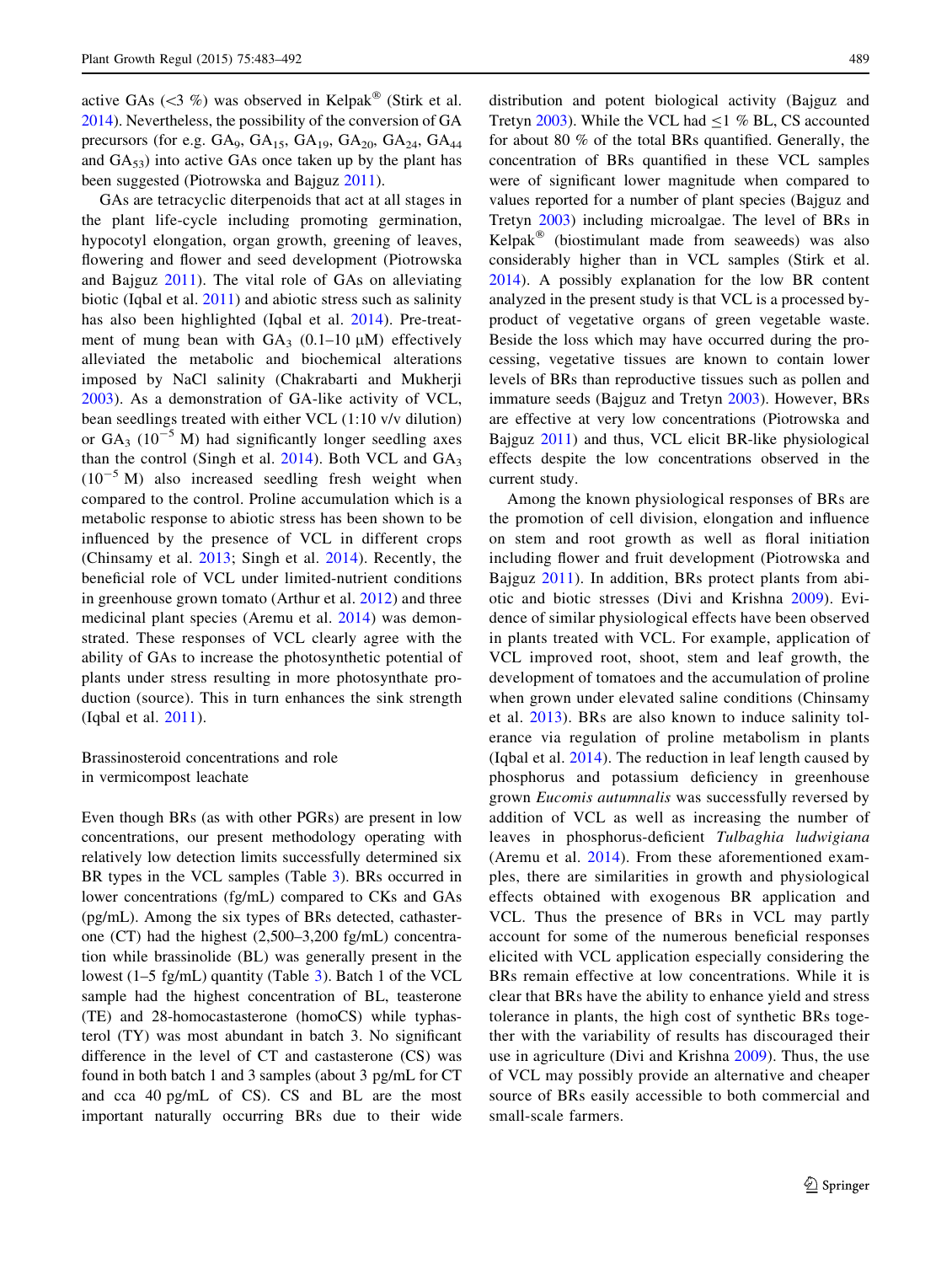| <b>Brassinosteroid</b> | Batch 1                | Batch 2               | Batch 3             |  |
|------------------------|------------------------|-----------------------|---------------------|--|
| <b>Brassinolide</b>    | $5.29 \pm 0.347$       | $2.74 \pm 0.121$      | $1.40 \pm 0.112$    |  |
| Castasterone           | $46.37 \pm 3.338$      | $35.24 \pm 2.183$     | $46.96 \pm 3.570$   |  |
| Teasterone             | $162.14 \pm 10.168$    | $140.66 \pm 12.445$   | $114.91 \pm 4.648$  |  |
| Typhasterol            | $186.27 \pm 5.544$     | $221.15 \pm 15.904$   | $341.22 \pm 22.942$ |  |
| 28-Homocastasterone    | $162.72 \pm 8.951$     | $87.87 \pm 2.948$     | $89.73 \pm 1.768$   |  |
| Cathasterone           | $3,246.97 \pm 102.099$ | $3,248.22 \pm 37.820$ | $2,537 \pm 134.553$ |  |

<span id="page-7-0"></span>Table 3 Brassinosteroid content (fg/mL) quantified in three batches of VCL

Results are presented as mean  $\pm$  SEM (n = 4)

12 BRs were below limit of detection in the three batches of VCL

Phenolic acid concentration in vermicompost leachate

In the three batches of VCL, four types of phenolic acids including protocatechuic acid, p-hydroxybenzoic acid, pcoumaric acid and ferulic acid were quantified (Fig. 3). While the concentrations of protocatechuic acid and phydroxybenzoic acid were relatively similar among the three batches of VCL, the amount of  $p$ -coumaric acid and ferulic acid fluctuated considerably with ferulic acid not detected in batch 2 of the VCL (Fig. 3). Phenolic compounds have various roles in plants including influencing the formation of organs such as roots and shoots and protection from oxidative stress (Balasundram et al. [2006](#page-8-0)). While the effect of vermicompost on the composition of phenolic compounds in plants has been highlighted (Theunissen et al. [2010\)](#page-9-0), the current findings are the first report that VCL actually contain four phenolic acids. This is in agreement with the perception by Balasundram et al. [\(2006](#page-8-0)) regarding the occurrence and potential uses of phenolic compounds as agro-industrial by-products. These phytochemicals often form part of the natural plant defence system against infection and microbial invasions. Thus the presence of such phenolic acids in VCL may possibly



Fig. 3 Phenolic acid concentrations in three batches of VCL. Results are presented as mean  $\pm$  SEM (n = 4). PA protocatechuic acid, HA p-hydroxybenzoic acid, CA p-coumaric acid and FA ferulic acid

contribute to their effectiveness against both biotic and abiotic stresses. Even though phenolic compounds such as caffeic acid, ferulic acid, protocatechuic acid, p-hydrobenzoic acid and vanillic acid are identified as potential allelopathic agents that inhibit growth, such chemicals at certain lower concentrations may also elicit stimulatory effects on different plant organs (Wu et al. [2007;](#page-9-0) Hussain et al. [2014](#page-8-0)). Perhaps, this explains the generally low  $(\leq 4 \mu g/mL)$  concentrations of the four phenolic acids quantified in these VCL samples. In addition, VCL increased the phenolic content in different plants (Aremu et al. [2014;](#page-8-0) Singh et al. [2014\)](#page-9-0). The higher levels of total phenolics observed with vermicompost application would probably explain why plants grown under vermicompost had fewer attacks by arthropod pests, and better resistance to disease compared with plants that receive inorganic fertilizers (Theunissen et al. [2010\)](#page-9-0). From the human health perspective, the ability of VCL to stimulate accumulation of phenolic compounds (antioxidants) is commendable (Balasundram et al. [2006](#page-8-0); Theunissen et al. [2010](#page-9-0); Aremu et al. [2014\)](#page-8-0).

Variations in phytohormones and phytochemicals in the three batches of vermicompost leachate

There is disparity in parameters such as chemical, physical and biological composition amongst different vermicompost samples and there is a need to devise tools for appropriate quality characterization of vermicompost (Campitelli and Ceppi [2008\)](#page-8-0). Thus, the possible batch to batch variations in the tested VCL samples were evaluated as a quality control measure in the present study. Batch 1 sample had the highest level of CK and BR derivatives among the three batches (Table [1](#page-4-0) and 3). In terms of the GA abundance, 8 GAs were highest in batch 1, 6 GAs in batch 2 and 4 GAs batch 3 (Table [2](#page-5-0)). Batch 2 also had the highest level of IAA. On the contrary, majority of the phenolic acids were highest in batch 3, with the exception of protocatechuic acid (batch 1). Similarly, vermicompost extracts from five different commercially produced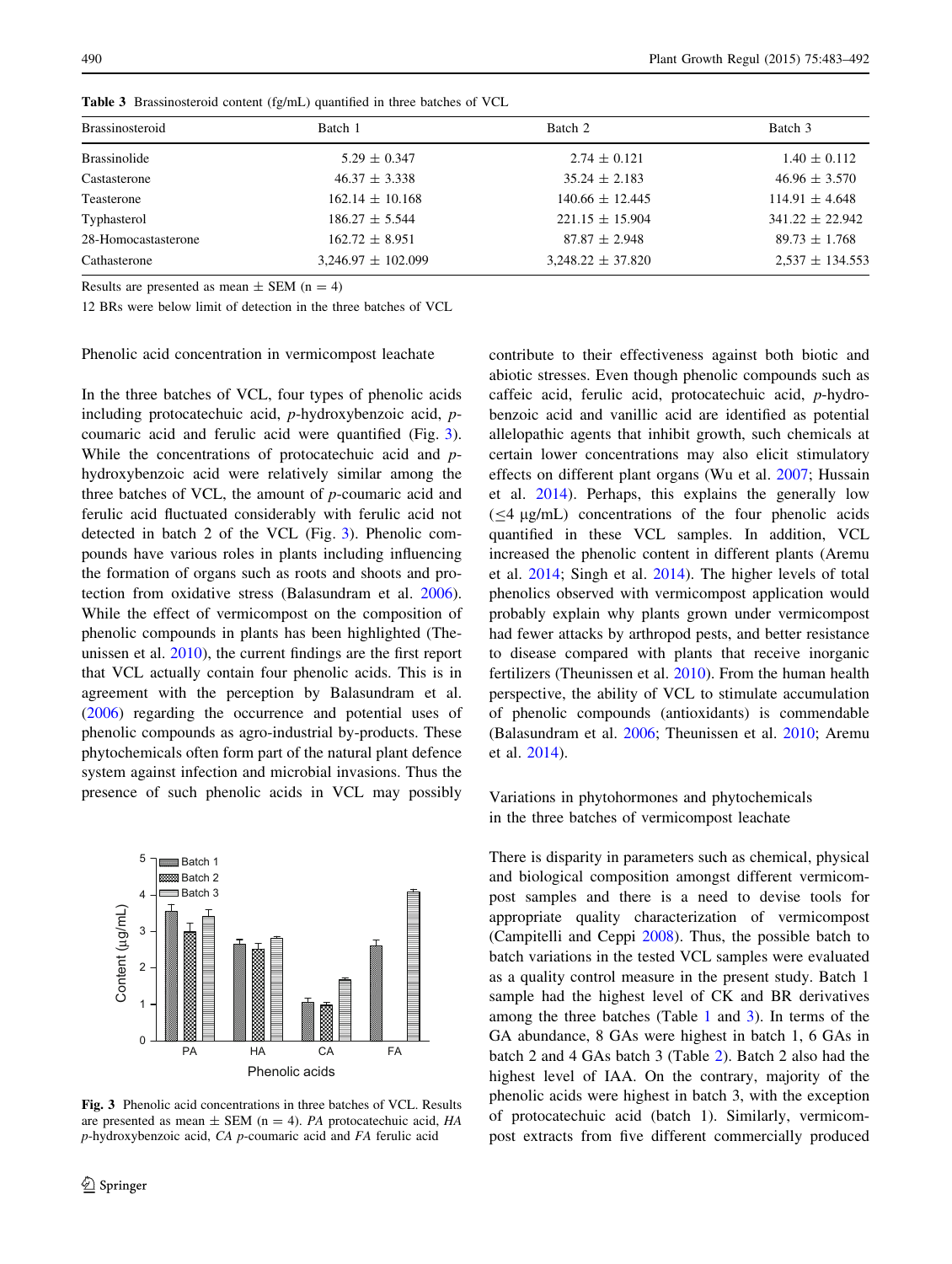<span id="page-8-0"></span>formulations had varying nutrient extraction efficiencies, microbial activity, phytohormones and total nutrient content (Pant et al. 2012). Inevitably, these differences significantly influenced the growth and mineral nutrient status of Brassica rapa. Despite the similar origin for all the batches of VCL used in the present study, variations in phytohormones and phenolic acids were prominent. The observed variations may be attributed to composition of the green vegetable waste used for the production of the VCL. In as much as possible, it will be necessary to use similar plant material for production of the VCL in order to minimize variability and guarantee the quality of the product.

### **Conclusions**

The current study provide a quantitative evident of CKs, IAA, 18 GAs and 6 BRs in VCL. The cocktail of natural PGRs and phenolic acids present in VCL act in diverse manners and contribute to the numerous physiological responses such as enhanced growth and yield as well as improved stress responses to various biotic and abiotic stresses observed in VCL-treated plants. However, the observed variability in concentrations of PGRs and phenolic acids among the different batches of VCL is an indication more intense quality control measures during production of these products before it can be accepted as an affordable biostimulant.

Acknowledgments The Claude Leon Foundation, University of KwaZulu-Natal, and National Research Foundation, South Africa are thanked for financial support. This work was also financed by the Ministry of Education, Youth and Sport of the Czech Republic (the Program "Návrat" for Research, Development, and Innovations, no. LK21306), the Czech Science Foundation (Grant 14-34792S) and by the National Program for Sustainability (Grant. LO1204). We thank to Hana Martínková, Jarmila Greplová, Marie Vitásková and Andrea Novotná for excellent technical assistance.

#### References

- Aremu AO, Kulkarni MG, Bairu MW, Finnie JF, Van Staden J (2012) Growth stimulation effects of smoke-water and vermicompost leachate on greenhouse grown-tissue-cultured 'Williams' bananas. Plant Growth Regul 66:111–118
- Aremu AO, Masondo NA, Van Staden J (2014) Physiological and phytochemical responses of three nutrient-stressed bulbous plants subjected to vermicompost leachate treatment. Acta Physiol Plant 36:721–731
- Arthur GD, Jäger AK, Van Staden J (2001) The release of cytokininlike compounds from Gingko biloba leaf material during composting. Env Exp Bot 45:55–61
- Arthur GD, Aremu AO, Kulkarni MG, Van Staden J (2012) Vermicompost leachate alleviates deficiency of phosphorus and potassium in tomato seedlings. HortScience 47:1304–1307
- Bajguz A, Tretyn A (2003) The chemical characteristic and distribution of brassinosteroids in plants. Phytochemistry 62:1027–1046
- Balasundram N, Sundram K, Samman S (2006) Phenolic compounds in plants and agri-industrial by-products: antioxidant activity, occurrence, and potential uses. Food Chem 99:191–203
- Campitelli P, Ceppi S (2008) Chemical, physical and biological compost and vermicompost characterization: a chemometric study. Chemom Intell Lab Syst 90:64–71
- Canellas LP, Dantas DJ, Aguiar NO, Peres LEP, Zsögön A, Olivares FL, Dobbss LB, Façanha AR, Nebbioso A, Piccolo A (2011) Probing the hormonal activity of fractionated molecular humic components in tomato auxin mutants. Ann Appl Biol 159:202–211
- Chakrabarti N, Mukherji S (2003) Effect of phytohormone pretreatment on nitrogen metabolism in Vigna radiata under salt stress. Biol Plant 46:63–66
- Chinsamy M, Kulkarni MG, Van Staden J (2013) Garden-wastevermicompost leachate alleviates salinity stress in tomato seedlings by mobilizing salt tolerance mechanisms. Plant Growth Regul 71:41–47
- Croker SJ, Gaskin P, Hedden P, MacMillan J, MacNeil KAG (1994) Quantitative analysis of gibberellins by isotope dilution mass spectrometry: a comparison of the use of calibration curves, an isotope dilution fit program and arithmetical correction of isotope ratios. Phytochem Anal 5:74–80
- Divi UK, Krishna P (2009) Brassinosteroid: a biotechnological target for enhancing crop yield and stress tolerance. N Biotechnol 26:131–136
- Facanha AR, Facanha ALO, Olivares FL, Guridi F, Santos GdA, Velloso ACX, Rumjanek VM, Brasil F, Schripsema J, Braz-Filho R, Oliveira MAd, Canellas LP (2002) Humic acids bioactivity: effects on root development and on the plasma membrane proton pump. Pesqui Agropecu Bras 37:1301–1310
- Gajdošová S (2011) Biological effects and metabolism of cis-zeatintype cytokinins in plants. PhD Thesis. Department of Experimental Plant Biology, Faculty of Science. Charles University in Prague, Prague, Czech Republic, p 72
- Gruz J, Novák O, Strnad M (2008) Rapid analysis of phenolic acids in beverages by UPLC–MS/MS. Food Chem 111:789–794
- Hradecká V, Novák O, Havlíček L, Strnad M (2007) Immunoaffinity chromatography of abscisic acid combined with electrospray liquid chromatography–mass spectrometry. J Chromatogr B 847:162–173
- Hussain MI, Reigosa MJ, Al-Dakheel AJ (2014) Biochemical, physiological and isotopic responses to natural product phydroxybenzoic acid in Cocksfoot (Dactylis glomerata L.). Plant Growth Regul. doi:[10.1007/s10725-014-9981-1](http://dx.doi.org/10.1007/s10725-014-9981-1)
- Iqbal N, Nazar R, Khan MIR, Masood A, Khan NA (2011) Role of gibberellins in regulation of source-sink relations under optimal and limiting environmental conditions. Current Sci (Bangalore) 100:998–1007
- Iqbal N, Umar S, Khan NA, Khan MIR (2014) A new perspective of phytohormones in salinity tolerance: regulation of proline metabolism. Env Exp Bot 100:34–42
- Kudo T, Makita N, Kojima M, Tokunaga H, Sakakibara H (2012) Cytokinin activity of cis-zeatin and phenotypic alterations induced by overexpression of putative cis-zeatin-O-glucosyltransferase in rice. Plant Physiol 160:319–331
- Mik V, Szüčová L, Šmehilová M, Zatloukal M, Doležal K, Nisler J, Grúz J, Galuszka P, Strnad M, Spíchal L (2011) N9-substituted derivatives of kinetin: effective anti-senescence agents. Phytochemistry 72:821–831
- Novák O, Hauserová E, Amakorová P, Doležal K, Strnad M (2008) Cytokinin profiling in plant tissues using ultra-performance liquid chromatography–electrospray tandem mass spectrometry. Phytochemistry 69:2214–2224
- Pant AP, Radovich TJK, Hue NV, Paull RE (2012) Biochemical properties of compost tea associated with compost quality and effects on pak choi growth. Sci Hortic 148:138–146